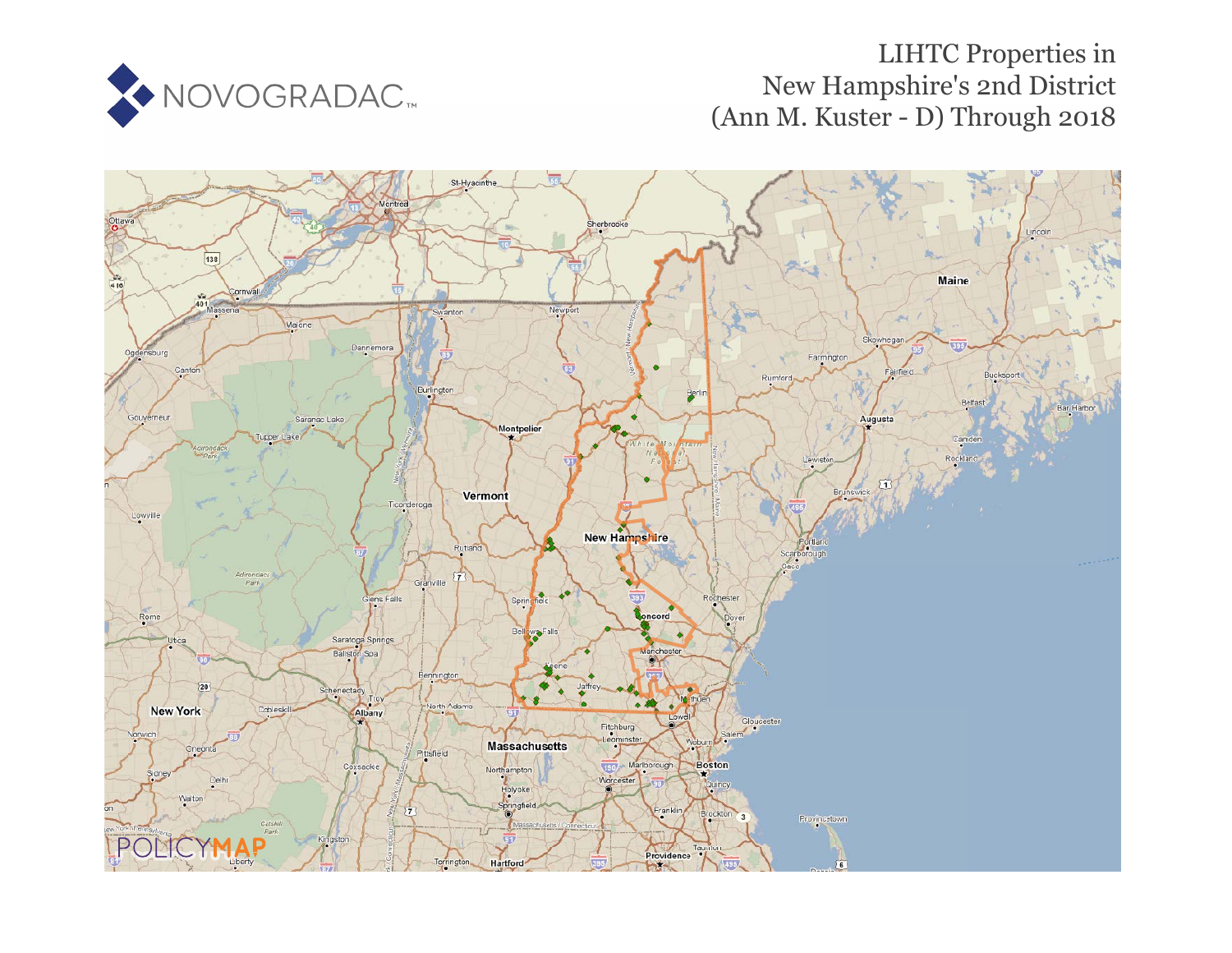| <b>Project Name</b>                                     | <b>Address</b>                             | <b>City</b>      | <b>State</b> | <b>Zip Code</b> | Nonprofit<br><b>Sponsor</b> | <b>Allocation</b><br>Year | <b>Annual</b><br><b>Allocated</b><br><b>Amount</b> | <b>Year PIS</b> | <b>Construction Type</b>                                                                    | <b>Total</b><br><b>Units</b> | Low<br><b>Income</b><br><b>Units</b> | <b>Rent or</b><br><b>Income</b><br><b>Ceiling</b> | <b>Credit %</b>                              | <b>Tax-Exempt</b><br><b>Bond</b> | <b>HUD Multi-Family</b><br>Financing/<br><b>Rental Assistance</b> |
|---------------------------------------------------------|--------------------------------------------|------------------|--------------|-----------------|-----------------------------|---------------------------|----------------------------------------------------|-----------------|---------------------------------------------------------------------------------------------|------------------------------|--------------------------------------|---------------------------------------------------|----------------------------------------------|----------------------------------|-------------------------------------------------------------------|
| PARK VIEW APTS                                          | 14 MERRIMACK NASHUA<br>$\operatorname{ST}$ |                  | NH           | 3064            | Yes                         | 1995                      | \$0                                                | 1997            | Acquisition and Rehab 17                                                                    |                              | 17                                   |                                                   | 70 % present $\,$ No $\,$<br>value           |                                  |                                                                   |
| PERLEY PLACE                                            | <b>64 PERLEY ST</b>                        | CONCORD          | $\rm{NH}$    | 3301            | Yes                         | 1996                      | \$0                                                | 1997            | Acquisition and Rehab 11                                                                    |                              | 11                                   |                                                   | <b>Both 30%</b><br>and 70%<br>present value  | No                               |                                                                   |
| RIVERBEND APTS                                          | 837 W SWANZEY SWANZEY<br>RD                |                  | NH           | 3446            | Yes                         | 1996                      | \$0                                                | 1997            | <b>New Construction</b>                                                                     | 24                           | 24                                   |                                                   | $70\,\%$ present $${\rm No}$$ value          |                                  |                                                                   |
| <b>HINSDALE FAMILY</b><br>HOUSING                       | 22 MAIN ST                                 | <b>HINSDALE</b>  | NH           | 3451            | Yes                         | 1997                      | \$0                                                | 1998            | Both New Construction $\,$ 16 $\,$<br>and $\ensuremath{\mathrm{A}}/\ensuremath{\mathrm{R}}$ |                              | ${\bf 16}$                           |                                                   | $70\,\%$ present $\,$ No value               |                                  |                                                                   |
| JAFFREY VILLAGE APTS  27 CROSS ST                       |                                            | <b>JAFFREY</b>   | NH           | 3452            | Yes                         | 1996                      | \$0                                                | 1998            | Acquisition and Rehab 9                                                                     |                              | 9                                    |                                                   | <b>Both 30%</b><br>and 70%<br>present value  | No                               |                                                                   |
| LITTLETON<br><b>SCATTERED SITE</b>                      | 100 S ST                                   | <b>LITTLETON</b> | NH           | 3561            | Yes                         | 1997                      | \$0                                                | 1998            | Acquisition and Rehab 9                                                                     |                              | 9                                    |                                                   | 70 % present $\hbox{~No}$<br>value           |                                  |                                                                   |
| KEENE EAST SIDE<br><b>SENIOR HOUSING</b>                | 122 RAILROAD<br>$\operatorname{ST}$        | <b>KEENE</b>     | NH           | 3431            | Yes                         | 1998                      | \$0                                                | 1999            | Acquisition and Rehab 30                                                                    |                              | $30\,$                               |                                                   | <b>Both 30%</b><br>and 70%<br>present value  | No                               |                                                                   |
| QUAIL HOLLOW PHASE $\,$ 365 N MAIN ST $\,$ WEST LEBANON |                                            |                  | NH           | 3784            | No                          | 1998                      | $\$0$                                              | 1999            | <b>New Construction</b>                                                                     | 76                           | ${\bf 50}$                           |                                                   | 70 % present $\,$ No $\,$<br>value           |                                  |                                                                   |
| CONCORD SOUTH END 57 CENTRE ST                          |                                            | CONCORD          | NH           | 3301            | Yes                         | 1999                      | \$0                                                | 2000            | Both New Construction 13<br>and $A/R$                                                       |                              | $13\,$                               |                                                   | $70\,\%$ present $${\rm No}$$ value          |                                  |                                                                   |
| <b>HORSESHOE POND</b>                                   | 26<br>COMMERCIAL<br>ST                     | CONCORD          | NH           | 3301            | Yes                         | 1999                      | $\$0$                                              | 2000            | Acquisition and Rehab 77                                                                    |                              | 73                                   |                                                   | $70$ % present $_{\, \rm No}$<br>value       |                                  |                                                                   |
| MILLETTE MANOR                                          | 72 VINE ST                                 | <b>NASHUA</b>    | NH           | 3060            | Yes                         | 1999                      | \$0                                                | 2000            | Acquisition and Rehab 22                                                                    |                              | 22                                   |                                                   | $70\,\%$ present $${\rm No}$$ value          |                                  |                                                                   |
| PARKER VILLAGE                                          | 1 PARKER VLG<br>OFC A                      | <b>LITTLETON</b> | NH           | 3561            | No                          | 2001                      | \$0                                                | 2000            | Acquisition and Rehab 50                                                                    |                              | 50                                   |                                                   | $30$ % present $\rm\thinspace\,Yes$<br>value |                                  |                                                                   |
| <b>PRESCOTT</b>                                         | 210 PRESCOTT<br>HL                         | PETERBOROUGH NH  |              | 3458            | No                          | 2000                      | \$0                                                | 2000            | New Construction                                                                            | 50                           | 50                                   |                                                   | $30\,\%$ present $\,$ Yes value              |                                  |                                                                   |

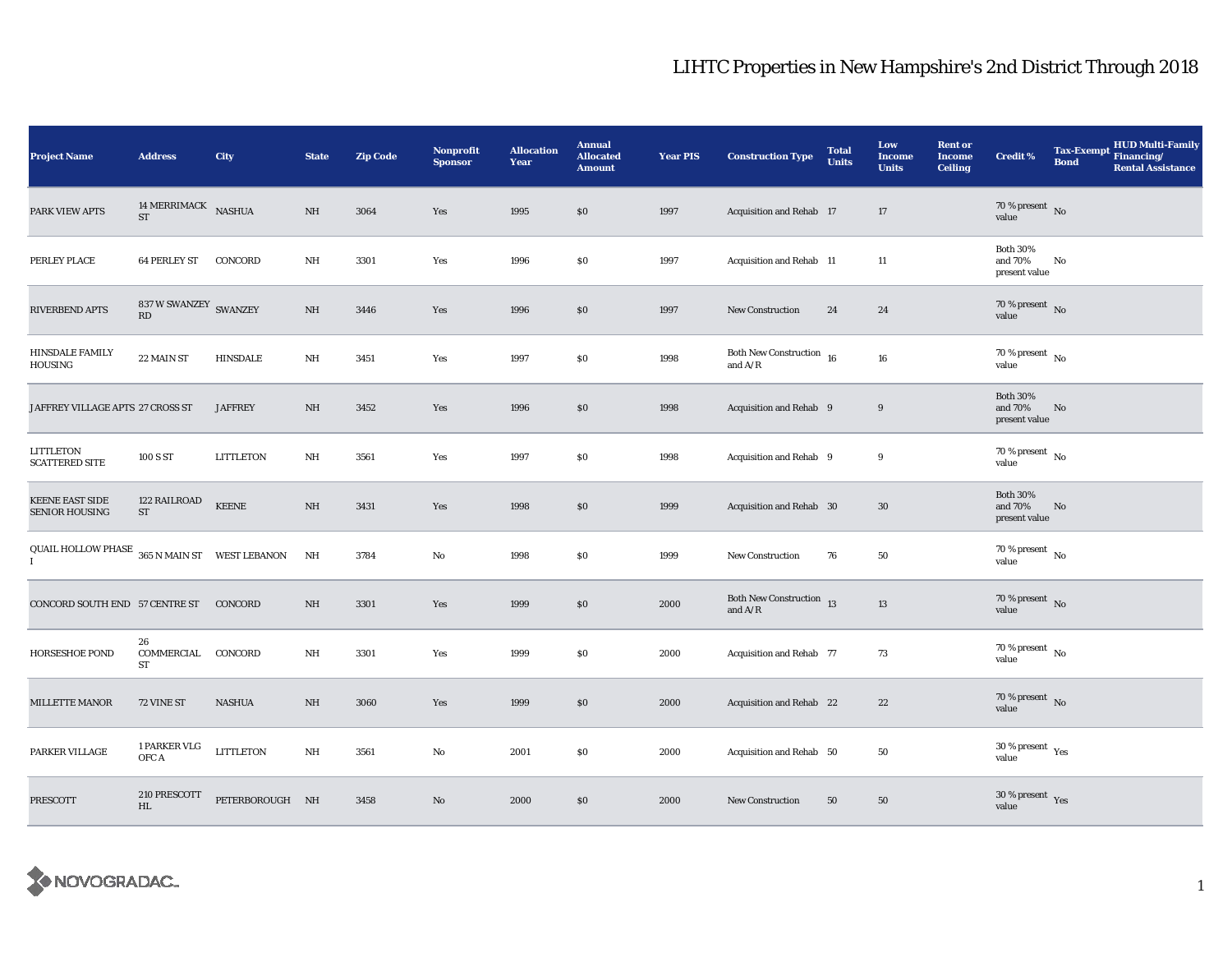| <b>Project Name</b>                                             | <b>Address</b>           | City             | <b>State</b> | <b>Zip Code</b> | Nonprofit<br><b>Sponsor</b> | <b>Allocation</b><br>Year | <b>Annual</b><br><b>Allocated</b><br><b>Amount</b> | <b>Year PIS</b> | <b>Construction Type</b>                                                          | <b>Total</b><br><b>Units</b> | Low<br><b>Income</b><br><b>Units</b> | <b>Rent or</b><br><b>Income</b><br>Ceiling | <b>Credit %</b>                                      | <b>Bond</b> | <b>HUD Multi-Family</b><br>Tax-Exempt Financing/<br><b>Rental Assistance</b> |
|-----------------------------------------------------------------|--------------------------|------------------|--------------|-----------------|-----------------------------|---------------------------|----------------------------------------------------|-----------------|-----------------------------------------------------------------------------------|------------------------------|--------------------------------------|--------------------------------------------|------------------------------------------------------|-------------|------------------------------------------------------------------------------|
| <b>ROLLING GREEN</b>                                            | 67 MAIN ST               | PITTSFIELD       | NH           | 3263            | No                          | 2000                      | <b>SO</b>                                          | 2000            | Acquisition and Rehab 40                                                          |                              | 40                                   |                                            | $30$ % present $\rm\thinspace\,Yes$<br>value         |             |                                                                              |
| <b>SETTLERS RIDGE</b>                                           | 25 POPE RD               | <b>ATKINSON</b>  | NH           | 3811            | No                          | 1999                      | \$0                                                | 2000            | <b>New Construction</b>                                                           | 26                           | 26                                   |                                            | $70\,\%$ present $\,$ No $\,$<br>value               |             |                                                                              |
| <b>SPENCER SQUARE</b>                                           | 2 SPENCER ST LEBANON     |                  | NH           | 3766            | Yes                         | 1999                      | \$0                                                | 2000            | Both New Construction 20<br>and $A/R$                                             |                              | 20                                   |                                            | <b>Both 30%</b><br>and 70%<br>present value          | No          |                                                                              |
| TROY SENIOR<br>HOUSING                                          | 13 WATER ST              | <b>TROY</b>      | NH           | 3465            | Yes                         | 1998                      | \$0                                                | 2000            | Both New Construction $15$<br>and $\mathrm{A}/\mathrm{R}$                         |                              | 15                                   |                                            | <b>Both 30%</b><br>and 70%<br>present value          | No          |                                                                              |
| WOODSVILLE MAPLE-<br><b>WALNUT</b>                              | 9 HIGHLAND ST WOODSVILLE |                  | $\rm{NH}$    | 3785            | Yes                         | 1998                      | \$0                                                | 2000            | Acquisition and Rehab 13                                                          |                              | 13                                   |                                            | $70\,\%$ present $\,$ No value                       |             |                                                                              |
| AMMONOOSUC GREEN 155 MAIN ST                                    |                          | <b>LITTLETON</b> | NH           | 3561            | Yes                         | 1999                      | \$0                                                | 2001            | Both New Construction 17<br>and $\ensuremath{\mathrm{A}}/\ensuremath{\mathrm{R}}$ |                              | 17                                   |                                            | $30\%$ present No<br>value                           |             |                                                                              |
| <b>LACONIA</b><br>NEIGHBORHOOD<br><b>INITIATIVE</b>             | 26 PINE ST               | <b>HILL</b>      | $\rm{NH}$    | 3243            | Yes                         | 1999                      | \$0                                                | 2001            | Both New Construction 19<br>and $A/R$                                             |                              | 19                                   |                                            | <b>Both 30%</b><br>and 70%<br>present value          | No          |                                                                              |
| QUAIL HOLLOW PHASE $365$ N MAIN ST WEST LEBANON<br>$\mathbf{I}$ |                          |                  | NH           | 3784            | No                          | 2000                      | \$0                                                | 2001            | <b>New Construction</b>                                                           | ${\bf 38}$                   | 35                                   |                                            | $70\,\%$ present $\,$ No value                       |             |                                                                              |
| PARKHURST PLACE                                                 | 2 VETERANS RD AMHERST    |                  | NH           | 3031            | Yes                         | 2002                      | \$0                                                | 2002            | New Construction                                                                  | 42                           | 21                                   |                                            | 30 % present $\rm\thinspace\gamma_{\rm es}$<br>value |             |                                                                              |
| PELHAM TERRACE II                                               | <b>25 WINDHAM</b><br>RD  | PELHAM           | NH           | 3076            | Yes                         | 2002                      | $\$0$                                              | 2002            | New Construction                                                                  | 48                           | 48                                   |                                            | $30$ % present $\,$ $\rm Yes$<br>value               |             |                                                                              |
| WINCHESTER SENIOR<br>HOUSING                                    | 52 WARWICK RD WINCHESTER |                  | $\rm{NH}$    | 3470            | Yes                         | 2000                      | \$0                                                | 2002            | New Construction                                                                  | 20                           | 20                                   |                                            | 70 % present $\hbox{~No}$<br>value                   |             |                                                                              |
| DEERFIELD ELDERLY 11 OLD CTR RD DEERFIELD                       |                          |                  | NH           | 3037            | Yes                         | 2001                      | $\$0$                                              | 2003            | <b>New Construction</b>                                                           | 20                           | 20                                   |                                            | $70\,\%$ present $\,$ No value                       |             |                                                                              |
| <b>UPPER VALLEY</b><br>SUPPORTIVE HOUSING SUPPORT RD            | 420 MOUNT                | <b>LEBANON</b>   | NH           | 3766            | Yes                         | 2001                      | $\$0$                                              | 2003            | Both New Construction 20<br>and $A/R$                                             |                              | 20                                   |                                            | $70\,\%$ present $\,$ No value                       |             |                                                                              |

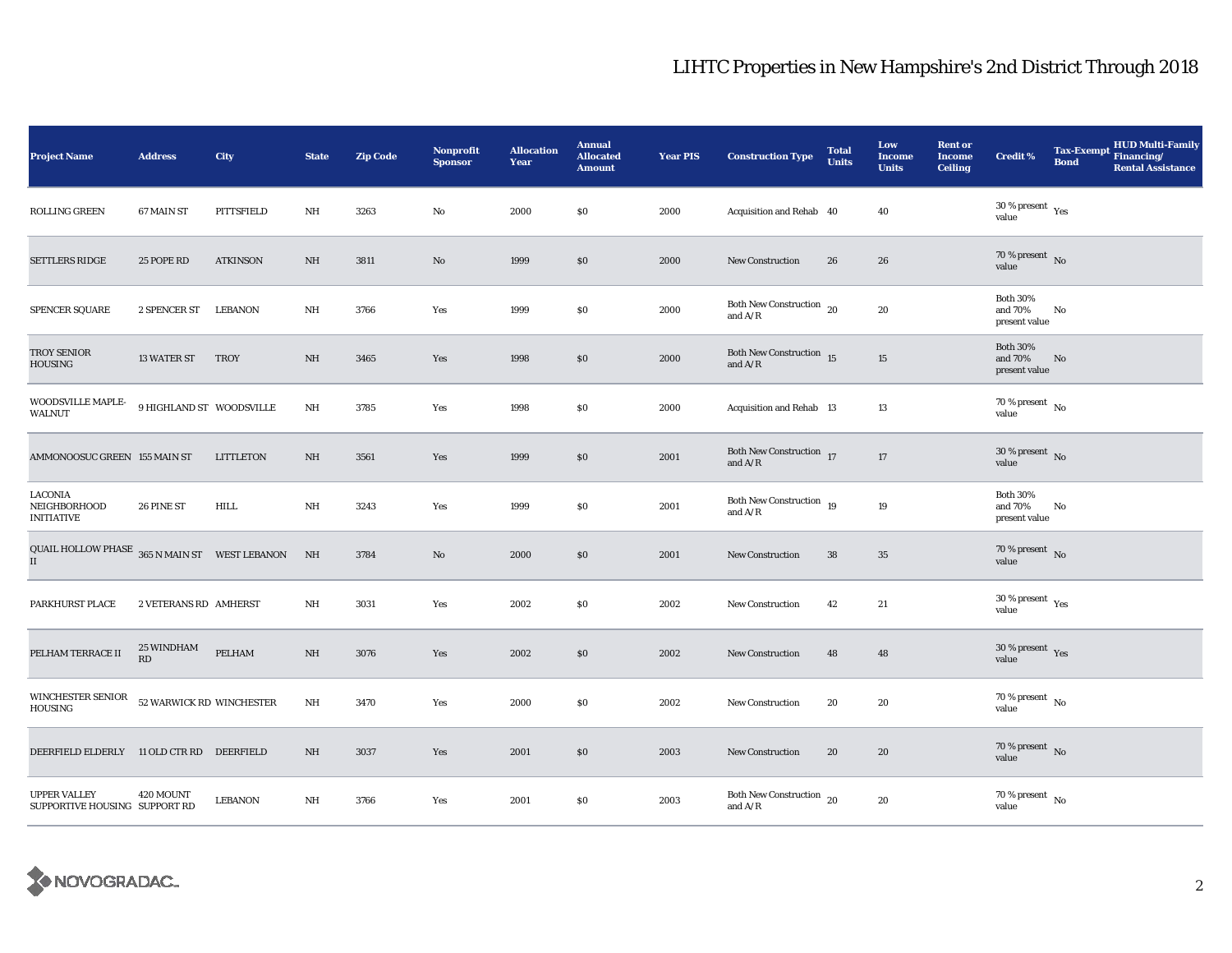| <b>Project Name</b>                                | <b>Address</b>                  | <b>City</b>                | <b>State</b> | <b>Zip Code</b> | Nonprofit<br><b>Sponsor</b> | <b>Allocation</b><br>Year | <b>Annual</b><br><b>Allocated</b><br><b>Amount</b> | <b>Year PIS</b> | <b>Construction Type</b>                                | <b>Total</b><br><b>Units</b> | Low<br><b>Income</b><br><b>Units</b> | <b>Rent or</b><br><b>Income</b><br><b>Ceiling</b> | <b>Credit %</b>                                       | Tax-Exempt Financing/<br><b>Bond</b> | <b>HUD Multi-Family</b><br><b>Rental Assistance</b> |
|----------------------------------------------------|---------------------------------|----------------------------|--------------|-----------------|-----------------------------|---------------------------|----------------------------------------------------|-----------------|---------------------------------------------------------|------------------------------|--------------------------------------|---------------------------------------------------|-------------------------------------------------------|--------------------------------------|-----------------------------------------------------|
| <b>WEST SWANZEY</b><br><b>FAMILY</b>               | 28 MAIN ST                      | <b>SWANZEY</b>             | $\rm{NH}$    | 3446            | Yes                         | 2001                      | \$0                                                | 2003            | Both New Construction 18<br>and $\mathrm{A}/\mathrm{R}$ |                              | 18                                   |                                                   | $70\,\%$ present $${\rm No}$$ value                   |                                      |                                                     |
| <b>WHITE ROCKS PHASES</b><br>I & II                | 6 BOW CTR RD BOW                |                            | $\rm{NH}$    | 3304            | No                          | 2001                      | $\$0$                                              | 2003            | <b>New Construction</b>                                 | 116                          | 73                                   |                                                   | 70 % present $\overline{N_0}$<br>value                |                                      |                                                     |
| <b>WILLOW CROSSING</b>                             | 41 VILLAGE ST PENACOOK          |                            | NH           | 3303            | Yes                         | 2002                      | \$0                                                | 2003            | New Construction                                        | 24                           | 24                                   |                                                   | $70\%$ present No<br>value                            |                                      |                                                     |
| <b>BICENTENNIAL</b><br><b>SQUARE</b>               | 5 MARKET LN                     | CONCORD                    | NH           | 3301            | Yes                         | 2002                      | \$0                                                | 2004            | Acquisition and Rehab 16                                |                              | 16                                   |                                                   | <b>Both 30%</b><br>and 70%<br>present value           | No                                   |                                                     |
| <b>LISBON RENEWAL</b>                              | 185 S MAIN ST LISBON            |                            | NH           | 3585            | Yes                         | 2003                      | \$0                                                | 2004            | Both New Construction 10<br>and $A/R$                   |                              | 10                                   |                                                   | $30\,\%$ present $\,$ No value                        |                                      |                                                     |
| <b>SNOW BROOK</b>                                  | 19 WARWICK RD WINCHESTER        |                            | NH           | 3470            | Yes                         | 2002                      | \$0                                                | 2004            | New Construction                                        | 20                           | 20                                   |                                                   | 70 % present $\,$ No $\,$<br>value                    |                                      |                                                     |
| BRENTWOOD MANOR 18 MERRIMACK NASHUA<br><b>APTS</b> | ${\rm ST}$                      |                            | $\rm{NH}$    | 3064            | No                          | 2006                      | \$0                                                | 2005            | Acquisition and Rehab 22                                |                              | 22                                   |                                                   | 30 % present $\rm\thinspace\gamma_{\rm e s}$<br>value |                                      |                                                     |
| <b>EVERGREEN KNOLL</b>                             | RD                              | 851 W SWANZEY WEST SWANZEY | $\rm{NH}$    | 3469            | No                          | 2005                      | $\$0$                                              | 2005            | <b>New Construction</b>                                 | 32                           | 32                                   |                                                   | $70\,\%$ present $\,$ No value                        |                                      |                                                     |
| <b>KEENE HIGHLANDS</b>                             | 11 CITIZENS<br>WAY              | <b>KEENE</b>               | NH           | 3431            | Yes                         | 2004                      | $\$0$                                              | 2005            | New Construction                                        | 40                           | 40                                   |                                                   | 70 % present $\bar{N}$ o<br>value                     |                                      |                                                     |
| <b>MILFORD MILLS</b><br>PHASES I & II              | 40 BRIDGE ST MILFORD            |                            | NH           | 3055            | Yes                         | 2005                      | \$0                                                | 2005            | Both New Construction 70<br>and $A/R$                   |                              | 70                                   |                                                   | 30 % present $\rm\,Yes$<br>value                      |                                      |                                                     |
| <b>CASIMIR PLACE</b>                               | 119 TEMPLE ST NASHUA            |                            | NH           | 3060            | Yes                         | 2004                      | \$377,976                                          | 2006            | Both New Construction 28<br>and $A/R$                   |                              | 28                                   | 60% AMGI                                          | <b>Both 30%</b><br>and 70%<br>present value           | No                                   |                                                     |
| STONE ARCH FAMILY                                  | 823 CT ST                       | <b>KEENE</b>               | NH           | 3431            | No                          | 2004                      | \$364,753                                          | 2006            | New Construction                                        | 24                           | 24                                   | 60% AMGI                                          | $70\,\%$ present $\,$ No value                        |                                      |                                                     |
| <b>WARWICK MEADOW</b><br><b>SENIOR HOUSING</b>     | <b>68 WARWICK RD WINCHESTER</b> |                            | NH           | 3470            | Yes                         | 2005                      | \$264,374                                          | 2006            | <b>New Construction</b>                                 | 20                           | 20                                   | 60% AMGI                                          | $70\,\%$ present $\,$ No value                        |                                      |                                                     |

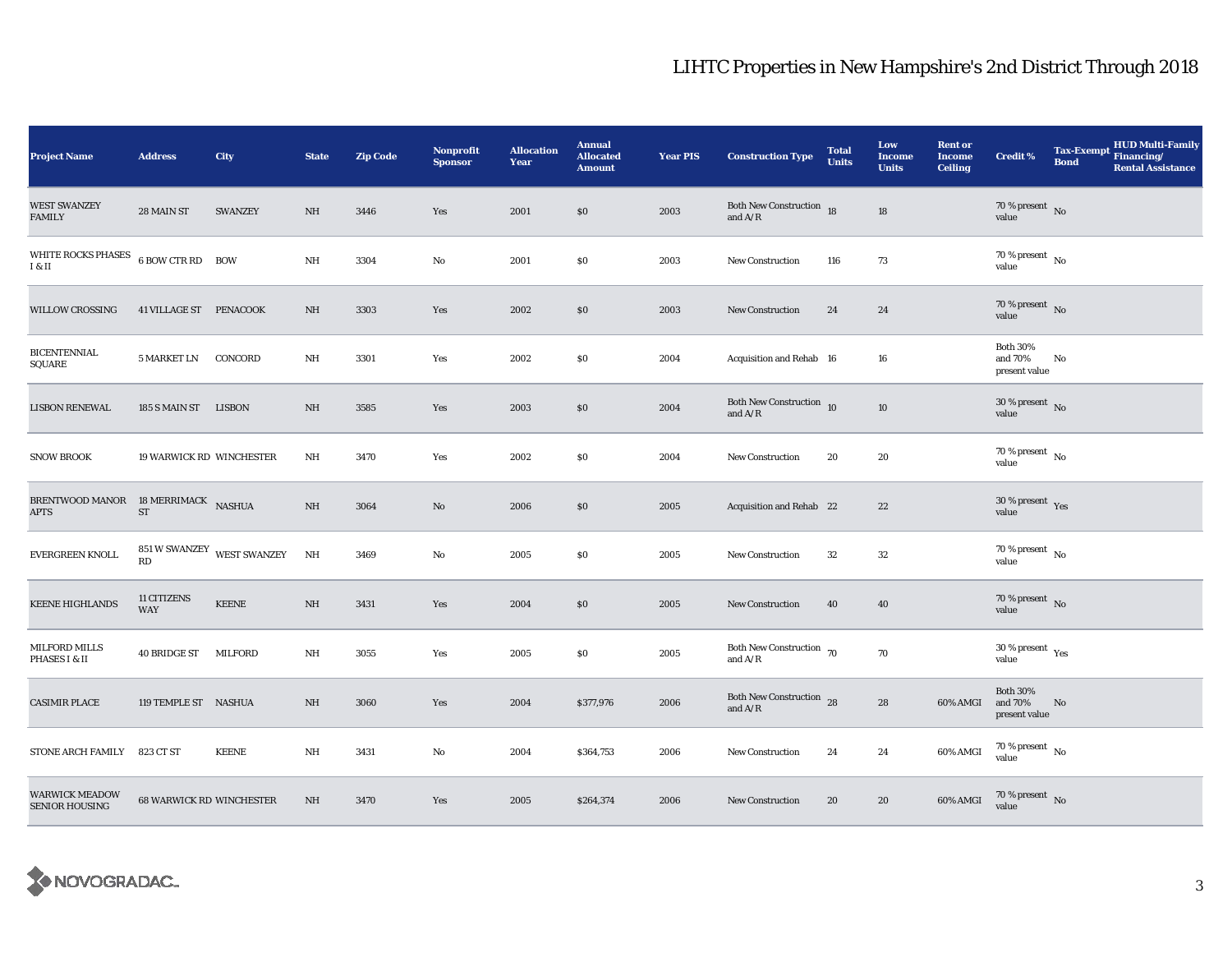| <b>Project Name</b>                                | <b>Address</b>                     | <b>City</b>                      | <b>State</b> | <b>Zip Code</b> | <b>Nonprofit</b><br><b>Sponsor</b> | <b>Allocation</b><br>Year | <b>Annual</b><br><b>Allocated</b><br><b>Amount</b> | <b>Year PIS</b> | <b>Construction Type</b>              | <b>Total</b><br><b>Units</b> | Low<br><b>Income</b><br><b>Units</b> | <b>Rent or</b><br><b>Income</b><br><b>Ceiling</b> | <b>Credit %</b>                          | Tax-Exempt Financing/<br><b>Bond</b> | <b>HUD Multi-Family</b><br><b>Rental Assistance</b> |
|----------------------------------------------------|------------------------------------|----------------------------------|--------------|-----------------|------------------------------------|---------------------------|----------------------------------------------------|-----------------|---------------------------------------|------------------------------|--------------------------------------|---------------------------------------------------|------------------------------------------|--------------------------------------|-----------------------------------------------------|
| STONE ARCH SENIOR<br>HOUSING                       | 835 CT ST                          | <b>KEENE</b>                     | NH           | 3431            | No                                 | 2005                      | \$400,017                                          | 2006            | <b>New Construction</b>               | 33                           | 33                                   | 60% AMGI                                          | $70$ % present $$\rm{No}$$ value         |                                      |                                                     |
| <b>ALSTEAD SENIOR</b><br>HOUSING                   | 49 PLEASANT ST ALSTEAD             |                                  | NH           | 3602            | Yes                                | 2006                      | \$148,365                                          | 2007            | <b>New Construction</b>               | 20                           | 20                                   | 60% AMGI                                          | $30\,\%$ present $\,$ $\rm Yes$<br>value |                                      |                                                     |
| FRIEDMAN COURT<br><b>FAMILY</b>                    | 19 OLD<br><b>SUNCOOK RD</b>        | CONCORD                          | NH           | 3301            | Yes                                | 2005                      | \$660,716                                          | 2007            | New Construction                      | 54                           | 54                                   | 60% AMGI                                          | $70\,\%$ present $\,$ No value           |                                      |                                                     |
| <b>HILLVIEW</b><br><b>BETHLEHEM</b>                | 46 AGASSIZ ST                      | <b>BETHLEHEM</b>                 | NH           | 3574            | Yes                                | 2007                      | \$58,698                                           | 2007            | Acquisition and Rehab 20              |                              | 20                                   | 60% AMGI                                          | $30\,\%$ present $\,$ Yes<br>value       |                                      |                                                     |
| JAFFREY MILL APTS                                  | 2 N ST                             | <b>JAFFREY</b>                   | $\rm{NH}$    | 3452            | $\rm No$                           | 2006                      | \$403,388                                          | 2007            | Acquisition and Rehab 30              |                              | $30\,$                               | 60% AMGI                                          | $70\,\%$ present $\,$ No value           |                                      |                                                     |
| <b>SALEM SENIOR</b>                                | 48 TELFER CIR SALEM                |                                  | $\rm{NH}$    | 3079            | No                                 | 2006                      | \$117,071                                          | 2007            | <b>New Construction</b>               | 24                           | 24                                   | $60\%$ AMGI                                       | $30\,\%$ present $\,$ Yes value          |                                      |                                                     |
| FRIEDMAN COURT<br><b>SENIOR</b>                    | 13 OLD<br><b>SUNCOOK RD</b>        | CONCORD                          | $\rm{NH}$    | 3301            | Yes                                | 2007                      | \$472,500                                          | 2008            | <b>New Construction</b>               | 41                           | 41                                   | 60% AMGI                                          | $70\,\%$ present $\,$ No value           |                                      |                                                     |
| <b>GATEWOOD MANOR</b>                              | 27 WILL ST                         | <b>NASHUA</b>                    | NH           | 3060            | No                                 | 2008                      | \$525,209                                          | 2008            | Both New Construction 98<br>and $A/R$ |                              | 98                                   | 60% AMGI                                          | $30\,\%$ present $\,$ Yes value          |                                      |                                                     |
| GILES 1 & 2                                        | 2 GRANITE LN HANOVER               |                                  | NH           | 3755            | Yes                                | 2006                      | \$1,034,193                                        | 2008            | <b>New Construction</b>               | 99                           | 75                                   | 60% AMGI                                          | $70\,\%$ present $\,$ No value           |                                      |                                                     |
| RAILROAD SQUARE<br><b>SENIOR HOUSING</b>           | 49 COMMUNITY KEENE<br>WAY          |                                  | NH           | 3431            | Yes                                | 2007                      | \$476,107                                          | 2009            | New Construction                      | 24                           | 24                                   | 60% AMGI                                          | $70\,\%$ present $\,$ No value           |                                      |                                                     |
| <b>CITYSIDE FAMILY</b><br><b>HOUSING</b>           | 92 WATER ST                        | <b>KEENE</b>                     | NH           | 3431            | Yes                                | 2009                      | \$295,305                                          | 2011            | <b>New Construction</b>               | 24                           | 24                                   | 60% AMGI                                          | 70 % present $\hbox{~No}$<br>value       |                                      | No                                                  |
| <b>COLISEUM SENIORS</b><br><b>RESIDENCE UNIT 2</b> | 7 COLISEUM<br>$\operatorname{AVE}$ | $\operatorname{\mathsf{NASHUA}}$ | $\rm{NH}$    | 3063            | Yes                                | 2010                      | \$248,911                                          | 2011            | New Construction                      | 40                           | 40                                   | 60% AMGI                                          | $30\,\%$ present $\,$ Yes value          |                                      | No                                                  |
| <b>MENNINO PLACE</b>                               | 51 STORRS ST                       | CONCORD                          | NH           | 3301            | Yes                                | 2010                      | \$800,000                                          | 2011            | New Construction                      | 45                           | 45                                   | 60% AMGI                                          | $70\,\%$ present $\,$ No value           |                                      |                                                     |

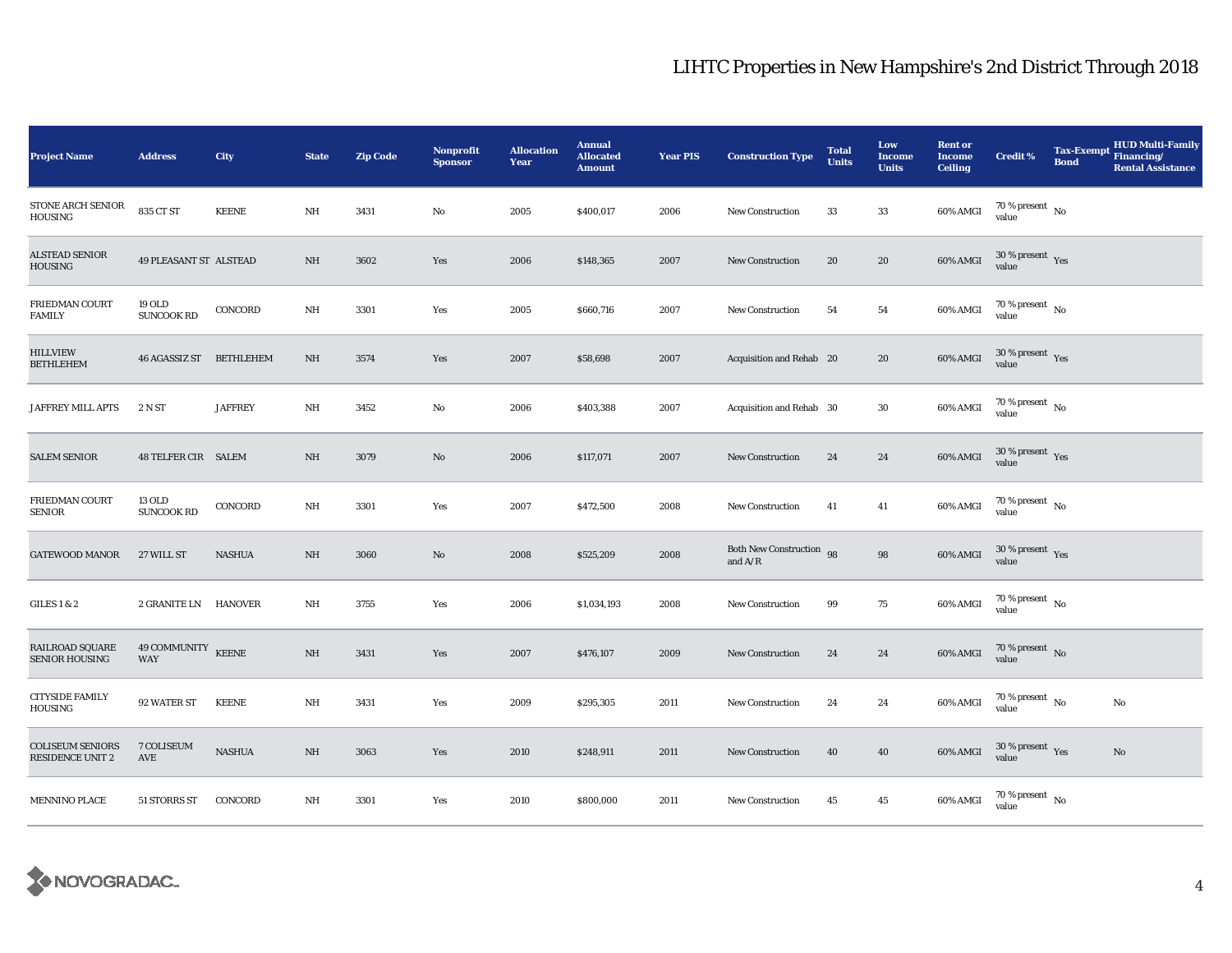| <b>Project Name</b>                     | <b>Address</b>                                         | <b>City</b>       | <b>State</b> | <b>Zip Code</b> | <b>Nonprofit</b><br><b>Sponsor</b> | <b>Allocation</b><br>Year | <b>Annual</b><br><b>Allocated</b><br><b>Amount</b> | <b>Year PIS</b> | <b>Construction Type</b>  | <b>Total</b><br><b>Units</b> | Low<br><b>Income</b><br><b>Units</b> | <b>Rent or</b><br><b>Income</b><br><b>Ceiling</b> | <b>Credit %</b>                              | <b>Tax-Exempt</b><br><b>Bond</b> | <b>HUD Multi-Family</b><br>Financing/<br><b>Rental Assistance</b> |
|-----------------------------------------|--------------------------------------------------------|-------------------|--------------|-----------------|------------------------------------|---------------------------|----------------------------------------------------|-----------------|---------------------------|------------------------------|--------------------------------------|---------------------------------------------------|----------------------------------------------|----------------------------------|-------------------------------------------------------------------|
| PAYSON VILLAGE<br><b>SENIOR HOUSING</b> | $30$ PAYSON HILL $\,$ RINDGE<br>$\mathbf{R}\mathbf{D}$ |                   | $\rm{NH}$    | 3461            | $\mathbf{N}\mathbf{o}$             | 2009                      | \$235,000                                          | 2011            | New Construction          | 24                           | 24                                   | 60% AMGI                                          | $70\,\%$ present $\,$ No value               |                                  |                                                                   |
| <b>SUGAR RIVER MILLS</b>                | 7 HERITAGE DR CLAREMONT                                |                   | $\rm{NH}$    | 3743            | Yes                                | 2010                      | \$345,747                                          | 2011            | Acquisition and Rehab 162 |                              | 154                                  | 60% AMGI                                          | $30\,\%$ present $\,$ $\rm Yes$<br>value     |                                  | Yes                                                               |
| <b>MCKEE INN</b>                        | 186 MAIN ST                                            | LANCASTER         | NH           | 3584            | Yes                                | 2011                      | \$117,500                                          | 2012            | Acquisition and Rehab 35  |                              | $35\,$                               | $60\%$ AMGI                                       | $30\,\%$ present $\,$ Yes value              |                                  | Yes                                                               |
| OPERA BLOCK                             | 65 CENTRAL ST WOODSVILLE                               |                   | $_{\rm NH}$  | 3785            | Yes                                | 2011                      | \$165,641                                          | 2012            | Acquisition and Rehab 34  |                              | 34                                   | 60% AMGI                                          | $30$ % present $\rm\thinspace\,Yes$<br>value |                                  | Yes                                                               |
| XAVIER HOUSE                            | 25 MORGAN ST NASHUA                                    |                   | $_{\rm NH}$  | 3064            | Yes                                | 2012                      | \$112,295                                          | 2012            | Acquisition and Rehab 34  |                              | 34                                   | 60% AMGI                                          | $30\,\%$ present $\,$ Yes value              |                                  | Yes                                                               |
| <b>BROOKBEND WEST</b>                   | 82 MEADOW RD KEENE                                     |                   | NH           | 3431            | Yes                                | 2011                      | \$583,108                                          | 2012            | New Construction          | 35                           | 31                                   | 60% AMGI                                          | $70\,\%$ present $\,$ No value               |                                  | Yes                                                               |
| <b>RUSH SQUARE</b>                      | 171 RUSH RD                                            | <b>HENNIKER</b>   | $\rm{NH}$    | 3242            | Yes                                | 2013                      | \$113,943                                          | 2012            | Acquisition and Rehab 40  |                              | 40                                   | 60% AMGI                                          | $30\,\%$ present $\,$ Yes value              |                                  | Yes                                                               |
| <b>HIGHLAND HOUSE</b>                   | 30 HIGHLAND<br><b>ST</b>                               | <b>WHITEFIELD</b> | $\rm{NH}$    | 3598            | Yes                                | 2012                      | \$88,969                                           | 2012            | Acquisition and Rehab 36  |                              | 36                                   | 60% AMGI                                          | $30\,\%$ present $\,$ Yes value              |                                  | Yes                                                               |
| PLYMOUTH WOODS                          | 38 MARIE WAY PLYMOUTH                                  |                   | NH           | 3264            | No                                 | 2011                      | \$474,030                                          | 2012            | New Construction          | 24                           | 24                                   | $60\%$ AMGI                                       | $70\,\%$ present $\,$ No value               |                                  | Yes                                                               |
| <b>NEWPORT HOUSE</b>                    | 17 PEARL ST                                            | <b>NEWPORT</b>    | NH           | 3773            | Yes                                | 2012                      | \$132,946                                          | 2013            | Acquisition and Rehab 44  |                              | 44                                   | 60% AMGI                                          | $30\,\%$ present $\,$ Yes value              |                                  | Yes                                                               |
| RIVERMERE<br><b>COMMUNITY HOUSING</b>   | 22 TANNERY LN LEBANON                                  |                   | NH           | 3766            | Yes                                | 2012                      | \$407,753                                          | 2013            | New Construction          | 21                           | 21                                   | 60% AMGI                                          | $70\,\%$ present $\,$ No value               |                                  | No                                                                |
| <b>BROOKBEND EAST</b>                   | 33 IVY DR                                              | <b>KEENE</b>      | NH           | 3431            | Yes                                | 2012                      | \$701,010                                          | 2013            | <b>New Construction</b>   | 40                           | ${\bf 36}$                           | 60% AMGI                                          | $70\,\%$ present $\,$ No value               |                                  | Yes                                                               |
| <b>CLOUGH FARM APTS</b>                 | 8 BRAEMOOR<br><b>WOODS RD</b>                          | <b>SALEM</b>      | NH           | 3079            | No                                 | 2012                      | \$702,059                                          | 2013            | <b>New Construction</b>   | $32\,$                       | $32\phantom{.0}$                     | 60% AMGI                                          | $70\,\%$ present $\,$ No value               |                                  | No                                                                |

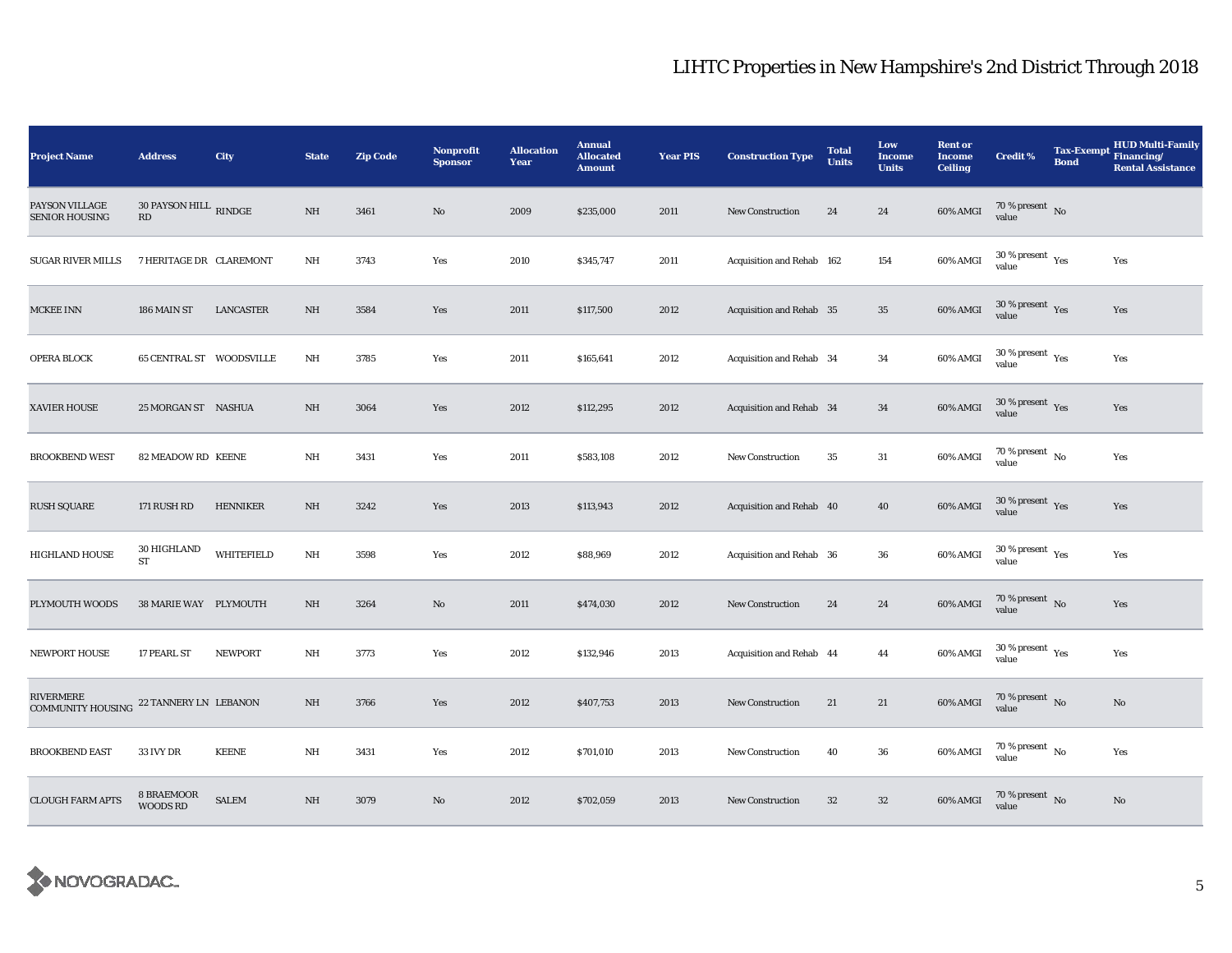| <b>Project Name</b>                          | <b>Address</b>                                  | <b>City</b>         | <b>State</b> | <b>Zip Code</b> | Nonprofit<br><b>Sponsor</b> | <b>Allocation</b><br>Year | <b>Annual</b><br><b>Allocated</b><br><b>Amount</b> | <b>Year PIS</b> | <b>Construction Type</b> | <b>Total</b><br><b>Units</b> | Low<br><b>Income</b><br><b>Units</b> | <b>Rent or</b><br><b>Income</b><br><b>Ceiling</b> | <b>Credit %</b>                             | <b>Tax-Exempt</b><br><b>Bond</b> | <b>HUD Multi-Family</b><br>Financing/<br><b>Rental Assistance</b> |
|----------------------------------------------|-------------------------------------------------|---------------------|--------------|-----------------|-----------------------------|---------------------------|----------------------------------------------------|-----------------|--------------------------|------------------------------|--------------------------------------|---------------------------------------------------|---------------------------------------------|----------------------------------|-------------------------------------------------------------------|
| <b>HIDDEN POND</b>                           | 5 ISLAND VIEW<br>CT                             | <b>AMHERST</b>      | $\rm{NH}$    | 3031            | Yes                         | 2012                      | \$584,060                                          | 2013            | <b>New Construction</b>  | 28                           | 28                                   | 60% AMGI                                          | $70\,\%$ present $\,$ No value              |                                  | $\rm No$                                                          |
| NEWPORT VILLAGE<br><b>APTS</b>               | 33 WHIPPLE RD NEWPORT                           |                     | NH           | 3773            | Yes                         | 2013                      | \$130,191                                          | 2013            | Acquisition and Rehab 50 |                              | 50                                   | 60% AMGI                                          | $30\,\%$ present $\,$ $_{\rm Yes}$<br>value |                                  | Yes                                                               |
| MARLBOROUGH<br><b>HOMES SENIOR</b>           | 23 SCHOOL ST                                    | MARLBOROUGH         | NH           | 3455            | Yes                         | 2013                      | \$409,495                                          | 2014            | <b>New Construction</b>  | 24                           | 24                                   | 60% AMGI                                          | $70$ % present $\,$ No $\,$<br>value        |                                  | No                                                                |
| COTTON MILL                                  | 30 FRONT<br><b>STREET</b>                       | <b>NASHUA</b>       | NH           | 3064            | No                          | 2012                      | \$829,875                                          | 2014            | <b>New Construction</b>  | 109                          | 55                                   | 60% AMGI                                          | $70\,\%$ present $\,$ No value              |                                  | $\rm No$                                                          |
| NOTRE DAME<br><b>APARTMENTS</b>              | 411 SCHOOL<br><b>STREET</b>                     | <b>BERLIN</b>       | $\rm{NH}$    | 3570            | Yes                         | 2013                      | \$474,764                                          | 2014            | <b>New Construction</b>  | $33\,$                       | 33                                   | 60% AMGI                                          | $70$ % present $\,$ No $\,$<br>value        |                                  | $\rm No$                                                          |
| PINE VALLEY LOFTS                            | 37 WILTON<br><b>ROAD</b>                        | MILFORD             | $\rm NH$     | 3055            | No                          | 2013                      | \$800,000                                          | 2014            | <b>New Construction</b>  | 50                           | 50                                   | 60% AMGI                                          | $70\,\%$ present $\,$ No value              |                                  | $\rm No$                                                          |
| <b>WOODCREST DRIVE</b><br>HOUSING            | $2\mathtt{A}\,$ WOODCREST $\,$ WINCHESTER DRIVE |                     | $\rm{NH}$    | 3470            | Yes                         | 2014                      | \$191,644                                          | 2014            | Acquisition and Rehab 30 |                              | $30\,$                               | 60% AMGI                                          | $30\,\%$ present $\,$ $_{\rm Yes}$<br>value |                                  | Yes                                                               |
| <b>ASHUELOT RIVER</b>                        | 21 RIVERSIDE<br>LANE                            | <b>WEST SWANZEY</b> | NH           | 3469            | Yes                         | 2014                      | \$128,893                                          | 2015            | Acquisition and Rehab 40 |                              | 40                                   | 60% AMGI                                          | $30\,\%$ present $\,$ Yes value             |                                  | Yes                                                               |
| <b>BOW HIGHLANDS</b><br>PHASE II             | <b>DICANDRA</b><br><b>DRIVE</b>                 | <b>BOW</b>          | $\rm{NH}$    | 3304            | Yes                         | 2013                      | \$282,337                                          | 2015            | New Construction         | 16                           | 16                                   | 60% AMGI                                          | $70\,\%$ present $\,$ No value              |                                  | $\rm No$                                                          |
| QUAIL RIDGE SENIOR<br><b>LIVING</b>          | 7 QUAIL<br>HOLLOW DRIVE LEBANON                 |                     | NH           | 3784            | No                          | 2014                      | \$450,000                                          | 2015            | <b>New Construction</b>  | 62                           | $32\phantom{.0}$                     | 60% AMGI                                          | $70\,\%$ present $\,$ No value              |                                  | $\rm No$                                                          |
| <b>SALMON BROOK</b><br><b>SENIOR HOUSING</b> | 17 LOVELL<br><b>STREET</b>                      | <b>NASHUA</b>       | NH           | 3060            | Yes                         | 2015                      | \$450,000                                          | 2016            | <b>New Construction</b>  | 31                           | 31                                   | 60% AMGI                                          | $70\,\%$ present $_{\rm{No}}$               |                                  | Yes                                                               |
| ABENAKI SPRING<br><b>APARTMENTS</b>          | <b>504 MAIN</b><br><b>STREET</b>                | <b>WALPOLE</b>      | $\rm{NH}$    | 3068            | No                          | 2015                      | \$367,495                                          | 2016            | New Construction         | 21                           | 21                                   | $60\%$ AMGI                                       | $70\,\%$ present $\,$ No value              |                                  | $\rm No$                                                          |
| <b>ANTRIM VILLAGE</b>                        | AIKEN STREET ANTRIM                             |                     | NH           | 3440            | No                          | 2016                      | \$106,050                                          | 2016            | Acquisition and Rehab 40 |                              | 40                                   | 60% AMGI                                          | $30\,\%$ present $\,$ Yes value             |                                  |                                                                   |

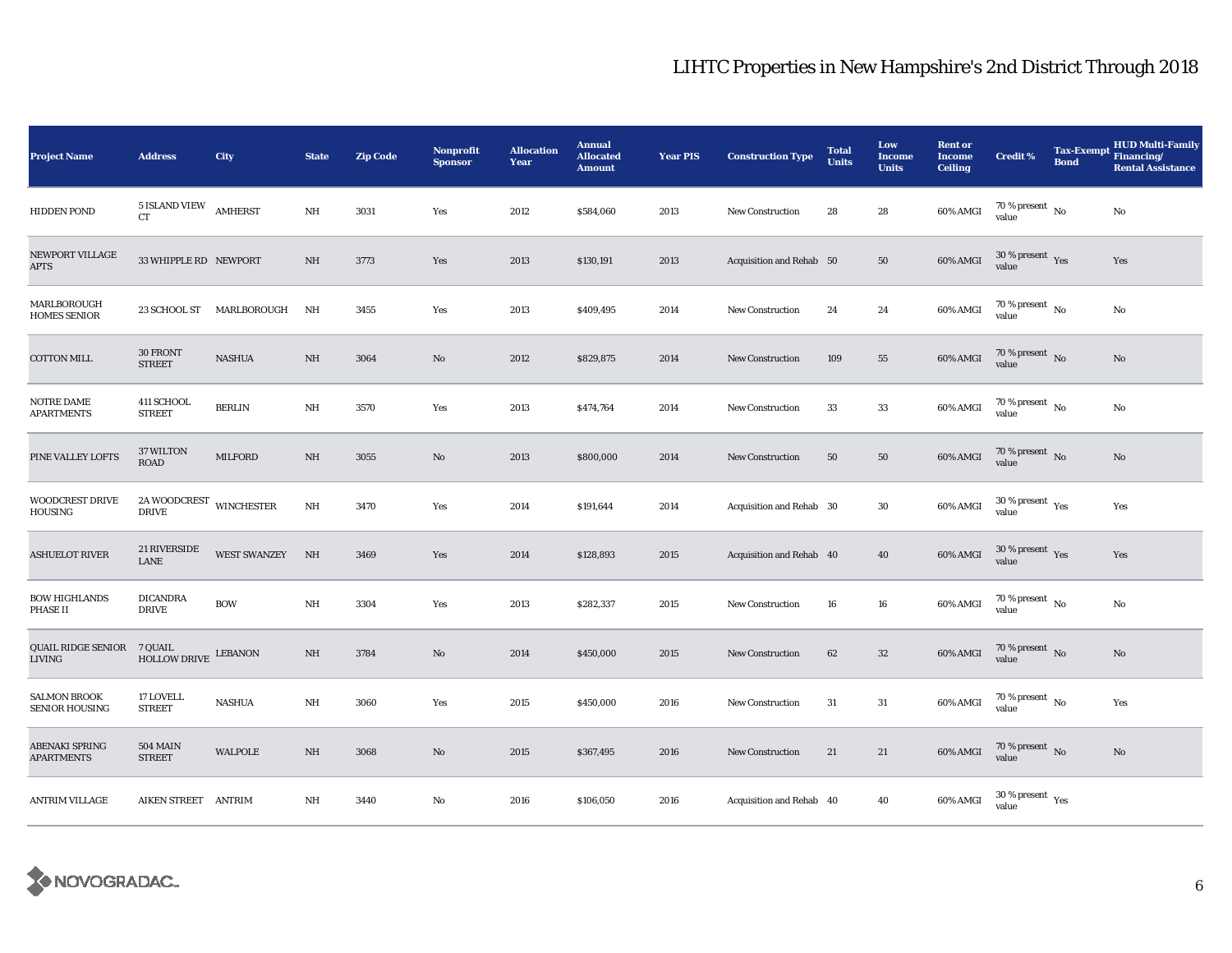| <b>Project Name</b>                                    | <b>Address</b>                        | City                | <b>State</b> | <b>Zip Code</b> | Nonprofit<br><b>Sponsor</b> | <b>Allocation</b><br>Year | <b>Annual</b><br><b>Allocated</b><br><b>Amount</b> | <b>Year PIS</b>      | <b>Construction Type</b>  | <b>Total</b><br><b>Units</b> | Low<br><b>Income</b><br><b>Units</b> | <b>Rent or</b><br><b>Income</b><br><b>Ceiling</b> | <b>Credit %</b>                          | <b>Tax-Exempt</b><br><b>Bond</b> | HUD Multi-Family<br>Financing/<br><b>Rental Assistance</b> |
|--------------------------------------------------------|---------------------------------------|---------------------|--------------|-----------------|-----------------------------|---------------------------|----------------------------------------------------|----------------------|---------------------------|------------------------------|--------------------------------------|---------------------------------------------------|------------------------------------------|----------------------------------|------------------------------------------------------------|
| <b>GILE HILL</b><br>APARTMENTS PHASE 2 OVAL            | 5 WHITE PINE                          | <b>HANOVER</b>      | NH           | 3755            | Yes                         | 2015                      | \$289,664                                          | 2016                 | New Construction          | 15                           | 15                                   | 60% AMGI                                          | $70\,\%$ present $\,$ No value           |                                  |                                                            |
| <b>LINCOLN GREET</b>                                   | <b>EAST SPUR</b><br>ROAD              | <b>LINCOLN</b>      | NH           | 3251            | No                          | 2016                      | \$117,033                                          | 2016                 | Acquisition and Rehab 35  |                              | $35\,$                               | 60% AMGI                                          | $30\,\%$ present $\,$ $\rm Yes$<br>value |                                  | $\rm No$                                                   |
| <b>BROOKSIDE PARK</b>                                  | 155<br>MAYNESBORO<br><b>STREET</b>    | <b>BERLIN</b>       | NH           | 3570            | $\mathbf{No}$               | 2016                      | \$375,319                                          | 2016                 | Acquisition and Rehab 120 |                              | 120                                  | 60% AMGI                                          | $30\,\%$ present $\,$ Yes value          |                                  | $\mathbf{No}$                                              |
| <b>WESTMILL SENIOR</b><br>HOUSING                      | 110 RAILROAD<br><b>STREET</b>         | <b>KEENE</b>        | NH           | 3431            | Yes                         | 2015                      | \$465,000                                          | 2017                 | New Construction          | 26                           | 26                                   | 60% AMGI                                          | $70$ % present $\,$ No $\,$<br>value     |                                  | No                                                         |
| <b>BOW VISTA</b>                                       | 2 DICANDRA DR BOW                     |                     | NH           | 3304            |                             | Insufficient<br>Data      | $\$0$                                              | Insufficient<br>Data | Not Indicated             | 20                           | $\bf{0}$                             |                                                   | Not<br>Indicated                         |                                  |                                                            |
| <b>EAGLES BLUFF II</b>                                 | <b>CANTON CIR</b><br>BLDG C-2         | CONCORD             | NH           |                 |                             | Insufficient<br>Data      | $\$0$                                              | Insufficient<br>Data | Not Indicated             | 37                           | $\bf{0}$                             |                                                   | Not<br>Indicated                         |                                  |                                                            |
| <b>GLENRIDGE APTS</b>                                  | <b>14 BRAEMOOR</b><br><b>WOODS RD</b> | <b>SALEM</b>        | NH           | 3079            |                             | Insufficient<br>Data      | $\$0$                                              | Insufficient<br>Data | Not Indicated             | 26                           | $\mathbf 0$                          |                                                   | Not<br>Indicated                         |                                  |                                                            |
| <b>LITTLETON TOWN &amp;</b><br><b>COUNTRY I</b>        | 58 COUNTRY LN LITTLETON               |                     | $\rm{NH}$    | 3561            |                             | Insufficient<br>Data      | \$0                                                | Insufficient<br>Data | Not Indicated             | 25                           | $\mathbf 0$                          |                                                   | Not<br>Indicated                         |                                  |                                                            |
| <b>LITTLETON TOWN &amp;</b><br><b>COUNTRY PHASE II</b> | 123 COTTAGE ST LITTLETON              |                     | NH           | 3561            |                             | Insufficient<br>Data      | $\$0$                                              | Insufficient<br>Data | Not Indicated             | 25                           | $\mathbf 0$                          |                                                   | Not<br>Indicated                         |                                  |                                                            |
| MOUNTAIN VILLAGE<br><b>APTS</b>                        | MELCHER ST                            | GROVETON            | NH           |                 |                             | Insufficient<br>Data      | $\$0$                                              | Insufficient<br>Data | Not Indicated             | 16                           | $\mathbf 0$                          |                                                   | Not<br>Indicated                         |                                  |                                                            |
| PARMENTER PLACE                                        | 15 PARMENTER CONCORD<br><b>RD</b>     |                     | $\rm{NH}$    | 3303            |                             | Insufficient<br>Data      | $\$0$                                              | Insufficient<br>Data | Not Indicated             | 25                           | $\bf{0}$                             |                                                   | Not<br>Indicated                         |                                  |                                                            |
| ROMANO PLACE                                           | 1 DOC PL                              | <b>WEST LEBANON</b> | NH           | 3784            |                             | Insufficient<br>Data      | \$0                                                | Insufficient<br>Data | Not Indicated             | 16                           | $\mathbf 0$                          |                                                   | Not<br>Indicated                         |                                  |                                                            |
| 21 SPRUCE ST                                           | 21 SPRUCE ST CONCORD                  |                     | NH           | 3301            |                             | 1987                      | \$0                                                | 1987                 | Not Indicated             | $\bf{0}$                     | $\mathbf{1}$                         |                                                   | Not<br>Indicated                         |                                  |                                                            |

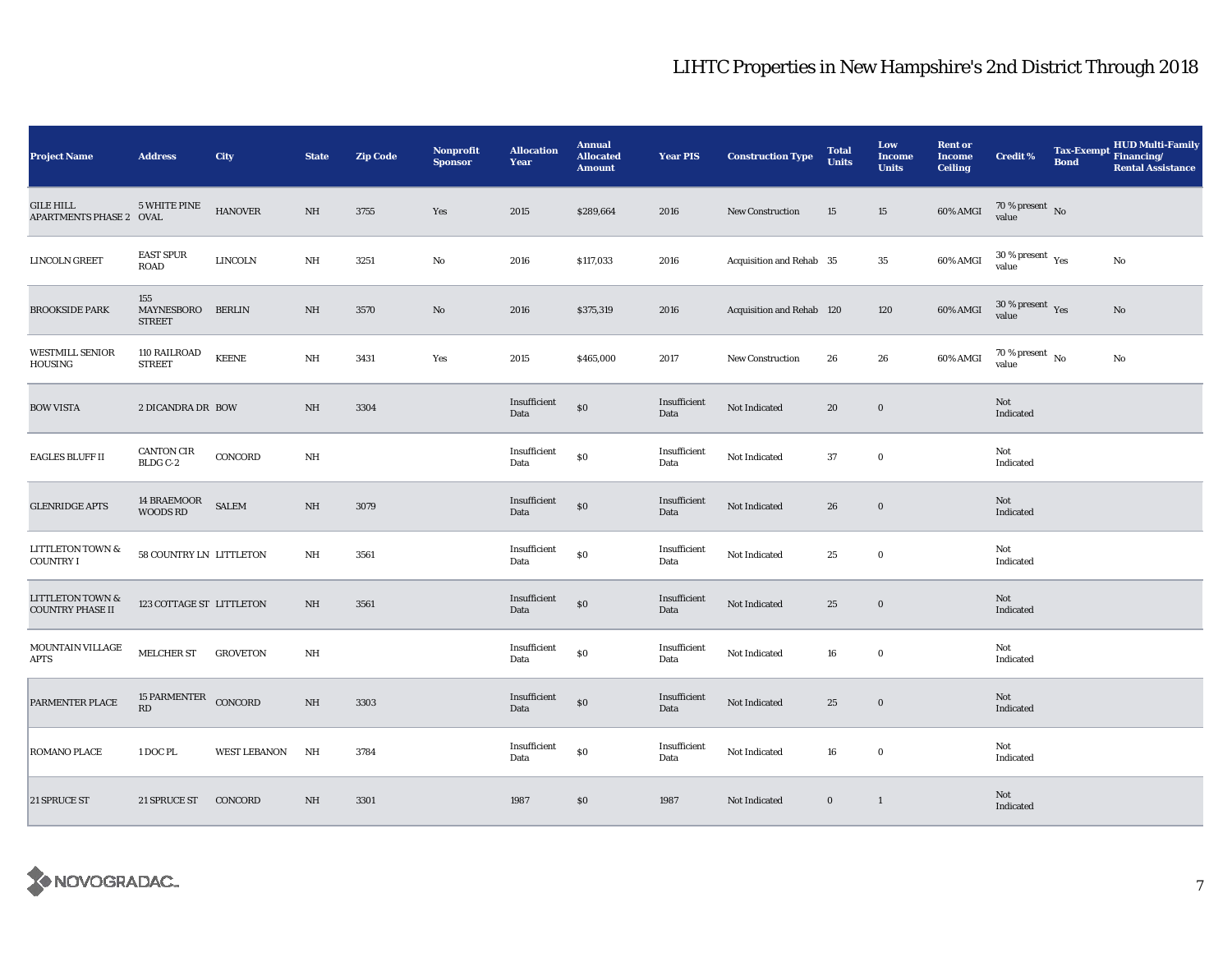| <b>Project Name</b>                             | <b>Address</b>                 | City             | <b>State</b>            | <b>Zip Code</b> | <b>Nonprofit</b><br><b>Sponsor</b> | <b>Allocation</b><br>Year | <b>Annual</b><br><b>Allocated</b><br><b>Amount</b> | <b>Year PIS</b> | <b>Construction Type</b>  | <b>Total</b><br><b>Units</b> | Low<br><b>Income</b><br><b>Units</b> | <b>Rent or</b><br><b>Income</b><br><b>Ceiling</b> | <b>Credit %</b>                             | <b>Bond</b> | HUD Multi-Family<br>Tax-Exempt Financing/<br><b>Rental Assistance</b> |
|-------------------------------------------------|--------------------------------|------------------|-------------------------|-----------------|------------------------------------|---------------------------|----------------------------------------------------|-----------------|---------------------------|------------------------------|--------------------------------------|---------------------------------------------------|---------------------------------------------|-------------|-----------------------------------------------------------------------|
| 10 CRANE ST                                     | 10 CRANE ST                    | <b>LITTLETON</b> | $\rm{NH}$               | 3561            |                                    | 1988                      | \$0                                                | 1988            | Not Indicated             | $\bf{0}$                     | 33                                   |                                                   | Not<br>Indicated                            |             |                                                                       |
| ONE CLOCKTOWER PL                               | $1$ CLOCKTOWER $\,$ NASHUA PL  |                  | $\rm{NH}$               | 3060            |                                    | 1988                      | $\$0$                                              | 1988            | Not Indicated             | $\bf{0}$                     | 143                                  |                                                   | Not<br>Indicated                            |             |                                                                       |
| PLYMOUTH APTS                                   | 49 MORGAN DR PLYMOUTH          |                  | $\rm{NH}$               | 3264            |                                    | 1990                      | \$0                                                | 1990            | Not Indicated             | $\bf{0}$                     | $30\,$                               |                                                   | Not<br>Indicated                            |             |                                                                       |
| NEWFOUND MEADOWS 11 HIGH ST                     |                                | <b>BRISTOL</b>   | $\rm{NH}$               | 3222            |                                    | 1991                      | $\$0$                                              | 1991            | Not Indicated             | 28                           | 28                                   |                                                   | Not<br>Indicated                            |             |                                                                       |
| <b>6 SUMMER ST</b>                              | <b>6 SUMMER ST</b>             | <b>NASHUA</b>    | $\rm{NH}$               | 3064            |                                    | 1991                      | \$0                                                | 1991            | Not Indicated             | $\bf{0}$                     | 17                                   |                                                   | Not<br>Indicated                            |             |                                                                       |
| TWO CLOCKTOWER PL $_{PL}^{2}$ CLOCKTOWER NASHUA |                                |                  | $\rm{NH}$               | 3060            |                                    | 1991                      | \$0                                                | 1991            | Not Indicated             | $\bf{0}$                     | 136                                  |                                                   | Not<br>Indicated                            |             |                                                                       |
| PLYMOUTH TERRACE HIGHLAND ST PLYMOUTH           |                                |                  | NH                      |                 |                                    | 1993                      | \$0                                                | 1993            | Not Indicated             | 30                           | 30                                   |                                                   | Not<br>Indicated                            |             |                                                                       |
| <b>COLBY COMMONS</b>                            | <b>45 CROSBY TER COLEBROOK</b> |                  | $\rm{NH}$               | 3576            |                                    | 1994                      | \$0                                                | 1994            | Not Indicated             | 28                           | 28                                   |                                                   | Not<br>Indicated                            |             |                                                                       |
| <b>COTTAGE HOTEL</b>                            | 38 RIVER ST                    | <b>FRANKLIN</b>  | NH                      | 3235            |                                    | 1994                      | \$0                                                | 1994            | Not Indicated             | $\bf{0}$                     | $6\phantom{.0}$                      |                                                   | Not<br>Indicated                            |             |                                                                       |
| <b>FRANKLIN WOODS</b>                           | <b>4 DANIEL</b><br>WEBSTER DR  | <b>FRANKLIN</b>  | $\rm NH$                | 3235            | $\rm No$                           | 1994                      | \$0                                                | 1995            | Acquisition and Rehab 36  |                              | $36\,$                               |                                                   | <b>Both 30%</b><br>and 70%<br>present value | No          |                                                                       |
| LEDGE/MCLAREN                                   | <b>14 MCLAREN</b><br>AVE       | <b>NASHUA</b>    | NH                      | 3060            | No                                 | 1994                      | \$0                                                | 1995            | Acquisition and Rehab 8   |                              | 8                                    |                                                   | $70\,\%$ present $\,$ No value              |             |                                                                       |
| MOUNTAIN VIEW (NASH1 DANFORTH RD NASHUA         |                                |                  | NH                      | 3060            | $\rm No$                           | 1995                      | \$0                                                | 1995            | Acquisition and Rehab 345 |                              | 72                                   |                                                   | $70\,\%$ present $\;\;$ Yes value           |             |                                                                       |
| <b>PRATT HOMES</b>                              | 583 W HOLLIS<br>${\rm ST}$     | <b>NASHUA</b>    | $\mathbf{N} \mathbf{H}$ | 3062            | $\rm No$                           | 1994                      | \$0                                                | 1995            | Acquisition and Rehab 45  |                              | 45                                   |                                                   | <b>Both 30%</b><br>and 70%<br>present value | No          |                                                                       |

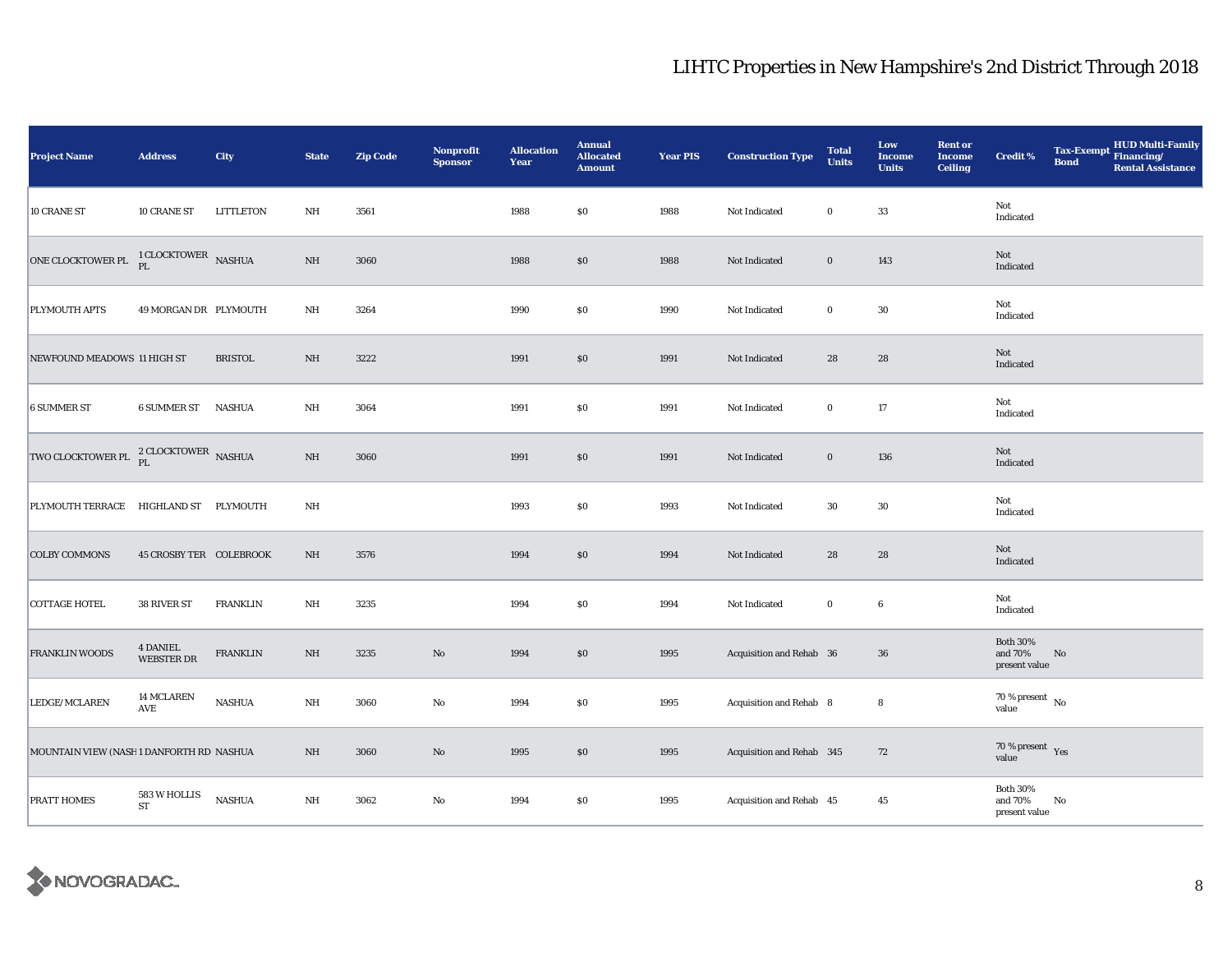| <b>Project Name</b>                                                                            | <b>Address</b>                      | City             | <b>State</b> | <b>Zip Code</b> | <b>Nonprofit</b><br><b>Sponsor</b> | <b>Allocation</b><br>Year | <b>Annual</b><br><b>Allocated</b><br><b>Amount</b> | <b>Year PIS</b> | <b>Construction Type</b>                    | <b>Total</b><br><b>Units</b> | Low<br><b>Income</b><br><b>Units</b> | <b>Rent or</b><br><b>Income</b><br><b>Ceiling</b> | <b>Credit %</b>                                | <b>Bond</b> | HUD Multi-Family<br>Tax-Exempt Financing/<br><b>Rental Assistance</b> |
|------------------------------------------------------------------------------------------------|-------------------------------------|------------------|--------------|-----------------|------------------------------------|---------------------------|----------------------------------------------------|-----------------|---------------------------------------------|------------------------------|--------------------------------------|---------------------------------------------------|------------------------------------------------|-------------|-----------------------------------------------------------------------|
| NORTH WALPOLE VILLA 26 W ST                                                                    |                                     | NORTH WALPOLE NH |              | 3609            | Yes                                | 1995                      | $\$0$                                              | 1996            | Acquisition and Rehab 16                    |                              | 16                                   |                                                   | <b>Both 30%</b><br>and $70\%$<br>present value | No          |                                                                       |
| PINE MANOR APTS                                                                                | 13 ARLINGTON<br>${\rm ST}$          | <b>BETHLEHEM</b> | NH           | 3574            | Yes                                | 1995                      | \$0\$                                              | 1996            | Acquisition and Rehab 6                     |                              | $6\phantom{.0}$                      |                                                   | 70 % present $\,$ No $\,$<br>value             |             |                                                                       |
| <b>TROY COMMON</b>                                                                             | 4 CENTRAL SQ TROY                   |                  | NH           | 3465            | Yes                                | 1995                      | $\$0$                                              | 1996            | Not Indicated                               | 12                           | 12                                   |                                                   | <b>Both 30%</b><br>and 70%<br>present value    | No          |                                                                       |
| <b>DREWSVILLE</b>                                                                              | 1 OLD<br>CHESHIRE TPKE $\,$ WALPOLE |                  | $\rm{NH}$    | 3608            | Yes                                | 1995                      | \$0\$                                              | 1997            | Acquisition and Rehab 5                     |                              | $\sqrt{5}$                           |                                                   | $70\,\%$ present $\,$ No value                 |             |                                                                       |
| EAGLES BLUFF PHASE I 2 CANTON CIR CONCORD                                                      |                                     |                  | NH           | 3301            | $\rm No$                           | 1996                      | \$0\$                                              | 1997            | New Construction                            | 40                           | 40                                   |                                                   | 70 % present $\overline{N}$<br>value           |             |                                                                       |
| EAGLES BLUFF PHASE II 80 CANTON CIR CONCORD                                                    |                                     |                  | NH           | 3301            | $\rm No$                           | 1997                      | \$0                                                | 1997            | New Construction                            | 40                           | 37                                   |                                                   | 70 % present $\hbox{~No}$<br>value             |             |                                                                       |
| HINSDALE SCHOOL APT: $^{\displaystyle 4 \, {\rm BRATTLEBORO}}_{\displaystyle\rm R D}$ HINSDALE |                                     |                  | $\rm{NH}$    | 3451            | Yes                                | 1995                      | $\$0$                                              | 1997            | Acquisition and Rehab 9                     |                              | 9                                    |                                                   | $70\,\%$ present $\,$ No value                 |             |                                                                       |
| <b>HOLLIS VILLAGE</b>                                                                          | 6 MARKET PL                         | HOLLIS           | $\rm{NH}$    | 3049            | $\rm No$                           | 1996                      | $\$0$                                              | 1997            | New Construction                            | 23                           | 23                                   |                                                   | $30$ % present $\,$ No $\,$<br>value           |             |                                                                       |
| <b>MILL HOUSE</b>                                                                              | 30 TREMONT ST BOSCAWEN              |                  | NH           | 3303            | $\rm No$                           | 1995                      | \$0                                                | 1997            | Both New Construction $15$<br>and $\rm A/R$ |                              | 15                                   |                                                   | <b>Both 30%</b><br>and 70%<br>present value    | No          |                                                                       |
|                                                                                                |                                     |                  |              |                 |                                    |                           |                                                    |                 |                                             |                              |                                      |                                                   |                                                |             |                                                                       |
| 113 Projects Reported                                                                          |                                     |                  |              |                 |                                    |                           | \$17,279,404                                       |                 |                                             | 3,901                        | 3,580                                |                                                   |                                                |             |                                                                       |
| Location: New Hampshire's 2nd District (Congressional District, 116th)                         |                                     |                  |              |                 |                                    |                           |                                                    |                 |                                             |                              |                                      |                                                   |                                                |             |                                                                       |
| <b>Point Source: LIHTC</b>                                                                     |                                     |                  |              |                 |                                    |                           |                                                    |                 |                                             |                              |                                      |                                                   |                                                |             |                                                                       |